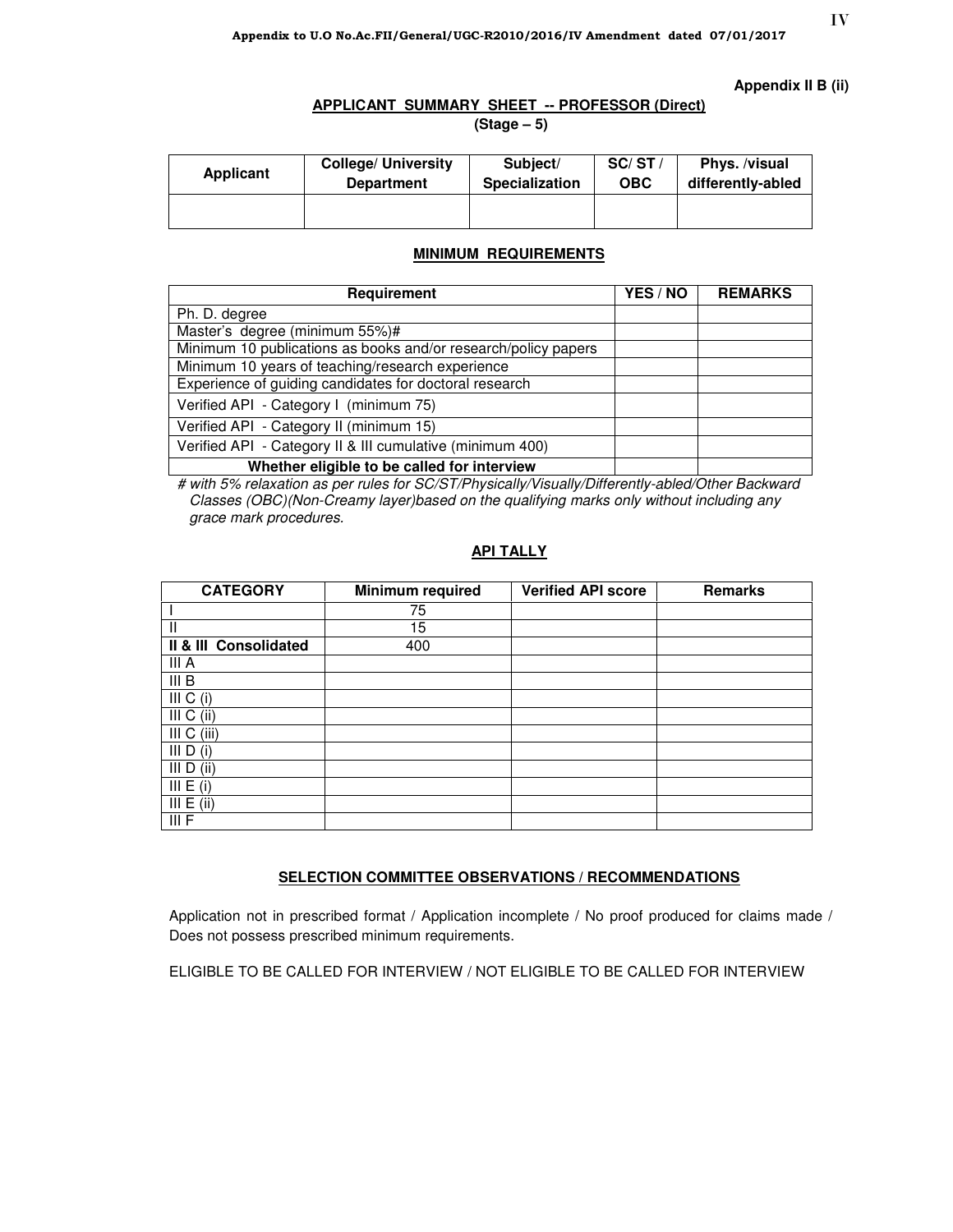### **Appendix II B (i)**

## **APPLICANT SUMMARY SHEET -- ASSOCIATE PROFESSOR (Direct)**

 **(Stage 4)** 

| <b>Applicant</b> | <b>College/ University</b> | Subject/              | SC/ST      | Phys. /visual     |
|------------------|----------------------------|-----------------------|------------|-------------------|
|                  | <b>Department</b>          | <b>Specialization</b> | <b>OBC</b> | differently-abled |
|                  |                            |                       |            |                   |

## **MINIMUM REQUIREMENTS**

| Requirement                                                   | YES/<br><b>NO</b> | <b>Remarks</b> |
|---------------------------------------------------------------|-------------------|----------------|
| Ph. D. degree                                                 |                   |                |
| Master's degree (minimum 55%) #                               |                   |                |
| Minimum 8 years of teaching/research experience               |                   |                |
| Minimum 5 publications as books and/or research/policy papers |                   |                |
| Evidence of having guided doctoral/research students          |                   |                |
| Verified API - Category I (minimum 75)                        |                   |                |
| Verified API - Category II (minimum15)                        |                   |                |
| Verified API - Category II & III cumulative (minimum 300)     |                   |                |
| Whether eligible to be called for interview                   |                   |                |

# with 5% relaxation as per rules for SC/ST/Physically/Visually/Differently-abled/Other Backward Classes (OBC) (Non-Creamy layer) based on the qualifying marks only without including any grace mark procedures.

## **API TALLY**

| <b>CATEGORY</b>     | Minimum required | <b>Verified API score</b> | <b>Remarks</b> |
|---------------------|------------------|---------------------------|----------------|
|                     | 75               |                           |                |
| Ш                   | 15               |                           |                |
| Il & III Cumulative | 300              |                           |                |
| III A               |                  |                           |                |
| III B               |                  |                           |                |
| III C (i)           |                  |                           |                |
| III C (ii)          |                  |                           |                |
| III C (iii)         |                  |                           |                |
| III D (i)           |                  |                           |                |
| III D (ii)          |                  |                           |                |
| III E (i)           |                  |                           |                |
| III E (ii)          |                  |                           |                |
| III F               |                  |                           |                |

## **SELECTION COMMITTEE OBSERVATIONS / RECOMMENDATIONS**

Application not in prescribed format / Application incomplete / No proof produced for claims made / Does not possess prescribed minimum requirements.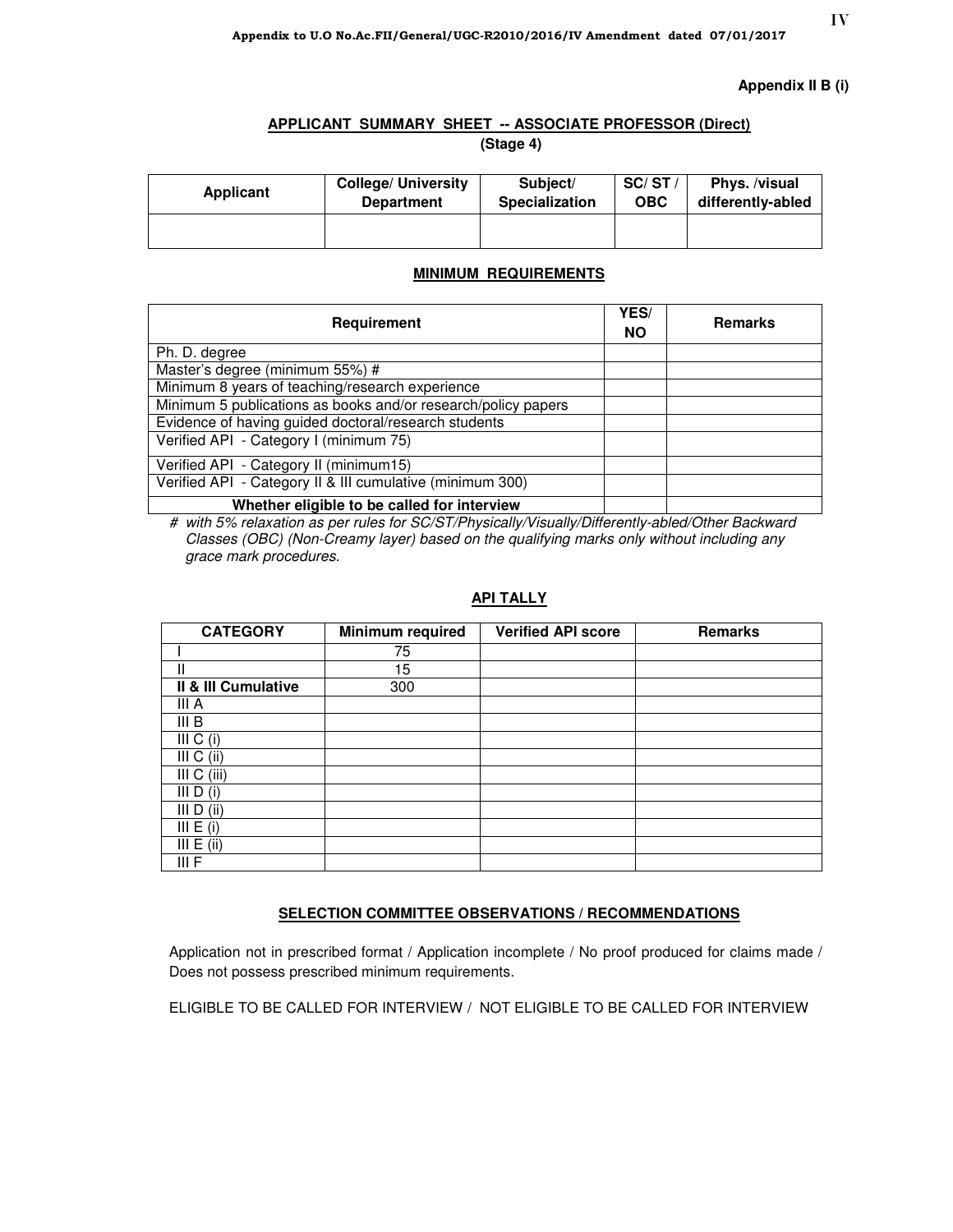### **Appendix II A (i)**

## **APPLICANT SUMMARY SHEET -- ASSISTANT PROFESSOR (CAS) STAGE 1 – 2 (COLLEGES & DEPARTMENTS)**

### College/Department : **Subject : Subject : Subject : Subject : Subject : Subject : Subject : Subject : Subject : Subject : Subject : Subject : Subject : Subject : Subject : Subject : Subject : Subject : Subject : Subject :**

| Applicant | Date of entry into<br>service | <b>Proposed</b><br>date of<br>placement | SC/ST/<br><b>OBC</b> | Phys. /visual<br>differently-<br>abled |
|-----------|-------------------------------|-----------------------------------------|----------------------|----------------------------------------|
|           |                               |                                         |                      |                                        |

## **SERVICE REQUIREMENTS / QUALIFICATIONS (as on the proposed date of placement)**

| <b>Requirement / Qualification</b>                             | <b>YES/NO</b> | <b>Remarks</b> |
|----------------------------------------------------------------|---------------|----------------|
| Master's Degree (Minimum 55%)#                                 |               |                |
| Desirable Qualifications : Ph.D (in relevant subject)          |               |                |
| M.Phil <i>(in relevant subject)</i>                            |               |                |
| Completed years of service in Stage 1                          |               |                |
| With Ph.D : 4 years                                            |               |                |
| With M.Phil/PG Degree in Professional Courses :<br>5 years     |               |                |
| Others : 6 years                                               |               |                |
| One Orientation course (2-3 weeks duration)                    |               |                |
| within the Assessment Period                                   |               |                |
| One Refresher Course/Research Methodology (2-3 weeks duration) |               |                |
| within the Assessment period                                   |               |                |
| Verified API Category I (Minimum 320/400/480 (80/year)         |               |                |
| Verified API Category II (Minimum 50)                          |               |                |
| Verified API Category II & III (Minimum 90/Assessment period)  |               |                |
|                                                                |               |                |

# 5% relaxation as per rules for SC/ST/Physically/Visually/Differently-abled/Other Backward Classes (OBC) (Non-Creamy layer) based on the qualifying marks only without including any grace mark procedures.

### **API TALLY**

| <b>CATEGORY</b>                   | <b>Minimum required</b> | <b>Verified</b><br><b>API score</b> | <b>Limited API</b><br><b>Score</b> | <b>Remarks</b> |
|-----------------------------------|-------------------------|-------------------------------------|------------------------------------|----------------|
| $   +    $ * Consolidated         | 90                      |                                     |                                    |                |
| $***$                             | 320/400/480             |                                     |                                    |                |
| $***$<br>Ш                        | 50                      |                                     |                                    |                |
| $   $ ****<br><b>Consolidated</b> | 20                      |                                     |                                    |                |
| III A                             |                         |                                     |                                    |                |
| III B                             |                         |                                     |                                    |                |
| III C (i)                         |                         |                                     |                                    |                |
| III C (ii)                        |                         |                                     |                                    |                |
| III C (iii)                       |                         |                                     |                                    |                |
| III $D(i)$                        |                         |                                     |                                    |                |
| III $D$ (ii)                      |                         |                                     |                                    |                |
| III E (i)                         |                         |                                     |                                    |                |
| III E (ii)<br>##                  |                         |                                     | $\overline{4}$                     |                |
| III F                             |                         |                                     |                                    |                |

\*90/Assessment Period \*\* 80/Year \*\*\* 50/Assessment period \*\*\*\*20/Assessment period

## The score under this sub category shall be restricted to 20% of the minimum fixed for Category III for any Assessment period.

### **SCREENING COMMITTEE OBSERVATIONS / RECOMMENDATIONS**

Application not in prescribed format / Application incomplete / No proof produced for claims made / Does not possess prescribed minimum requirements.

ELIGIBLE TO BE PLACED TO STAGE 2 / NOT ELIGIBLE TO BE PLACED TO STAGE 2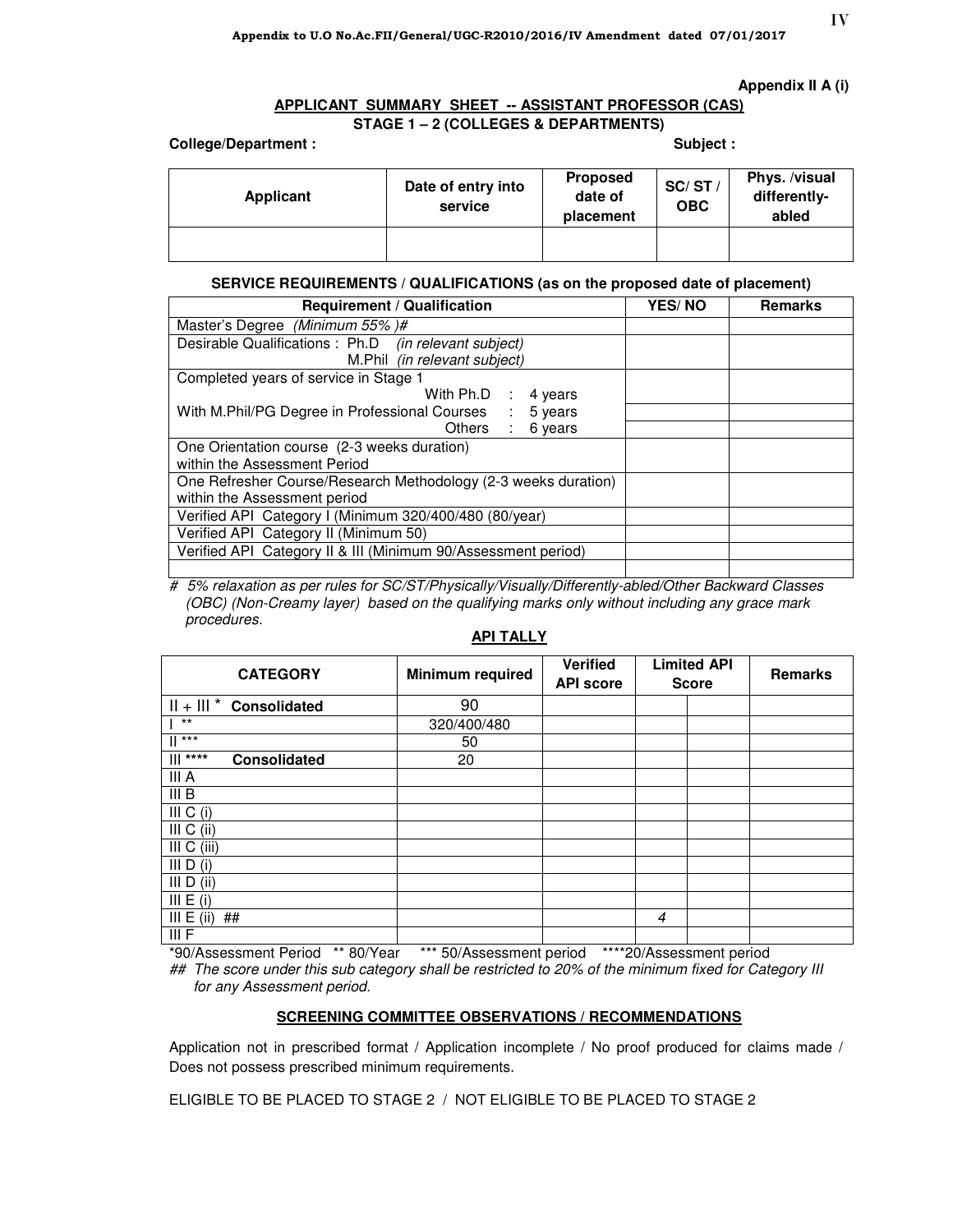### **Appendix II A (ii)**

### **APPLICANT SUMMARY SHEET -- ASSISTANT PROFESSOR (CAS)**

## **STAGE 2 – 3 (COLLEGES & DEPARTMENTS)**

## College/Department : **Subject** : **Subject** : **Subject** : **Subject** :

| Applicant | Date of    | Date of    | <b>Proposed date</b> | SC/        | Phys. /visual |
|-----------|------------|------------|----------------------|------------|---------------|
|           | entry into | placement  | of placement in      | ST/        | differently-  |
|           | service    | in Stage 2 | Stage 3              | <b>OBC</b> | abled         |
|           |            |            |                      |            |               |

## **SERVICE REQUIREMENTS (as on the proposed date of placement)**

| Requirement                                                                                                                                                                                                                                                          | <b>YES/NO</b> | <b>Remarks</b> |
|----------------------------------------------------------------------------------------------------------------------------------------------------------------------------------------------------------------------------------------------------------------------|---------------|----------------|
| Completed 5 years of service in Stage 2                                                                                                                                                                                                                              |               |                |
| One Refresher Course/Methodology Workshop/Training, Teaching-<br>Learning-Evaluation Technology Programmes/Soft Skill Development<br>Programmes & Faculty Development Programmes (2-3 weeks duration)<br>after placement to Stage 2 and within the Assessment period |               |                |
| Verified API Category I (Minimum 400 (80/year)                                                                                                                                                                                                                       |               |                |
| Verified API Category II (Minimum 50)                                                                                                                                                                                                                                |               |                |
| Verified API Category II & III (Minimum 120/Assessment period)                                                                                                                                                                                                       |               |                |

## **API TALLY**

| <b>CATEGORY</b>                   | <b>Minimum required</b> | <b>Verified</b><br><b>API score</b> | <b>Limited API</b><br><b>Score</b> | Remarks |
|-----------------------------------|-------------------------|-------------------------------------|------------------------------------|---------|
| $   +    $ * Consolidated         | 120                     |                                     |                                    |         |
| $***$                             | 400                     |                                     |                                    |         |
| $\mathbb{I}$ ***                  | 50                      |                                     |                                    |         |
| $   $ ****<br><b>Consolidated</b> | 50                      |                                     |                                    |         |
| III A                             |                         |                                     |                                    |         |
| III B                             |                         |                                     |                                    |         |
| III C (i)                         |                         |                                     |                                    |         |
| III C (ii)                        |                         |                                     |                                    |         |
| III C (iii)                       |                         |                                     |                                    |         |
| III $D(i)$                        |                         |                                     |                                    |         |
| III $D$ (ii)                      |                         |                                     |                                    |         |
| III E (i)                         |                         |                                     |                                    |         |
| III E (ii)<br>#                   |                         |                                     | 10                                 |         |
| III F                             |                         |                                     |                                    |         |

\*120/Assessment Period \*\* 80/Year \*\*\* 50/Assessment period \*\*\*\*50/Assessment period

# The score under this sub category shall be restricted to 20% of the minimum fixed for Category III for any Assessment period.

### **SCREENING COMMITTEE OBSERVATIONS / RECOMMENDATIONS**

Application not in prescribed format / Application incomplete / No proof produced for claims made / Does not possess prescribed minimum requirements.

ELIGIBLE TO BE PLACED TO STAGE 3 / NOT ELIGIBLE TO BE PLACED TO STAGE 3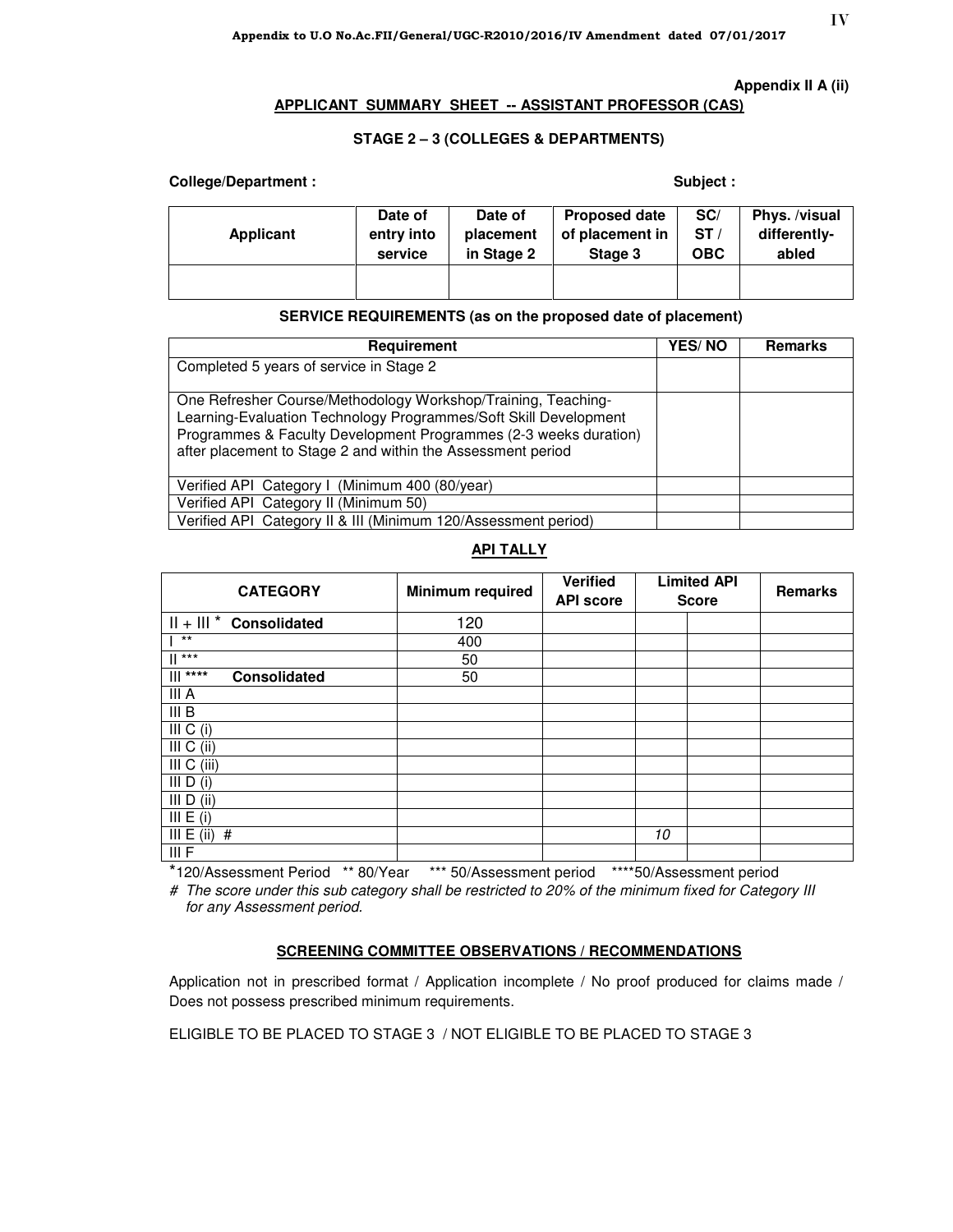### **Appendix II A (iii)**

# **APPLICANT SUMMARY SHEET -- ASSOCIATE PROFESSOR (CAS)**

## **STAGE 3 - 4 (COLLEGES & DEPARTMENTS)**

## Let **College/Department :** The Subject : Subject : Subject : Subject : Subject : Subject :

| Applicant | SC/ST/OBC | Phys. /visual differently-abled |
|-----------|-----------|---------------------------------|
|           |           |                                 |

### **MINIMUM REQUIREMENTS**

| Requirement                                                        | <b>YES/NO</b> | <b>Remarks</b> |
|--------------------------------------------------------------------|---------------|----------------|
| Completed 3 years of service in Stage 3                            |               |                |
| Ph.D Degree (Not a minimum requirement)                            |               |                |
| Master's degree (minimum 55% marks)#                               |               |                |
| Minimum 3 publications in the entire period as Assistant Professor |               |                |
| $(12/13/14 \text{ years})$                                         |               |                |
| For College teachers :                                             |               |                |
| Holders of M.Phil Degree: Minimum 2 Publications                   |               |                |
| Holders of Ph.D Degree : Minimum 1 publication                     |               |                |
| One Course/Programme from among the categories of Methodology      |               |                |
| Workshop/Training, Teaching-Learning-Evaluation Technology         |               |                |
| Programmes/Soft Skills Development Programmes and Faculty          |               |                |
| Development Programmes of minimum one week duration.               |               |                |
| Verified API Category I (minimum 225)                              |               |                |
| Verified API Category II (minimum 50)                              |               |                |
| Verified API Category II & III consolidated (minimum 150)          |               |                |
| Whether eligible to be called for interview                        |               |                |

# with 5% relaxation as per rules for SC/ST/Physically/Visually/Differently-abled/Other Backward Classes (OBC) (Non-Creamy layer)

| <b>CATEGORY</b>                               | Minimum required | Verified<br><b>API</b><br>score |    | <b>Limited API</b><br><b>Score</b> | <b>Remarks</b> |
|-----------------------------------------------|------------------|---------------------------------|----|------------------------------------|----------------|
| $   +    $ * Consolidated                     | 150              |                                 |    |                                    |                |
| $***$                                         | 225              |                                 |    |                                    |                |
| $  $ ***                                      | 50               |                                 |    |                                    |                |
| $\overline{\mathbf{r}$<br><b>Consolidated</b> | 75               |                                 |    |                                    |                |
| III A                                         |                  |                                 |    |                                    |                |
| III <sub>B</sub>                              |                  |                                 |    |                                    |                |
| $\overline{III}$ C (i)                        |                  |                                 |    |                                    |                |
| III C (ii)                                    |                  |                                 |    |                                    |                |
| III C (iii)                                   |                  |                                 |    |                                    |                |
| III D (i)                                     |                  |                                 |    |                                    |                |
| III $D$ (ii)                                  |                  |                                 |    |                                    |                |
| III E (i)                                     |                  |                                 |    |                                    |                |
| III E (ii)<br>##                              |                  |                                 | 15 |                                    |                |
| III F                                         |                  |                                 |    |                                    |                |

## **API TALLY**

 \*150/Assessment Period \*\* 75/Year \*\*\* 50/Assessment period \*\*\*\*75/Assessment period ## The score under this sub category shall be restricted to 20% of the minimum fixed for Category III for any Assessment period.

### **SELECTION COMMITTEE OBSERVATIONS / RECOMMENDATIONS**

Application not in prescribed format / Application incomplete / No proof produced for claims made / Does not possess prescribed minimum requirements.